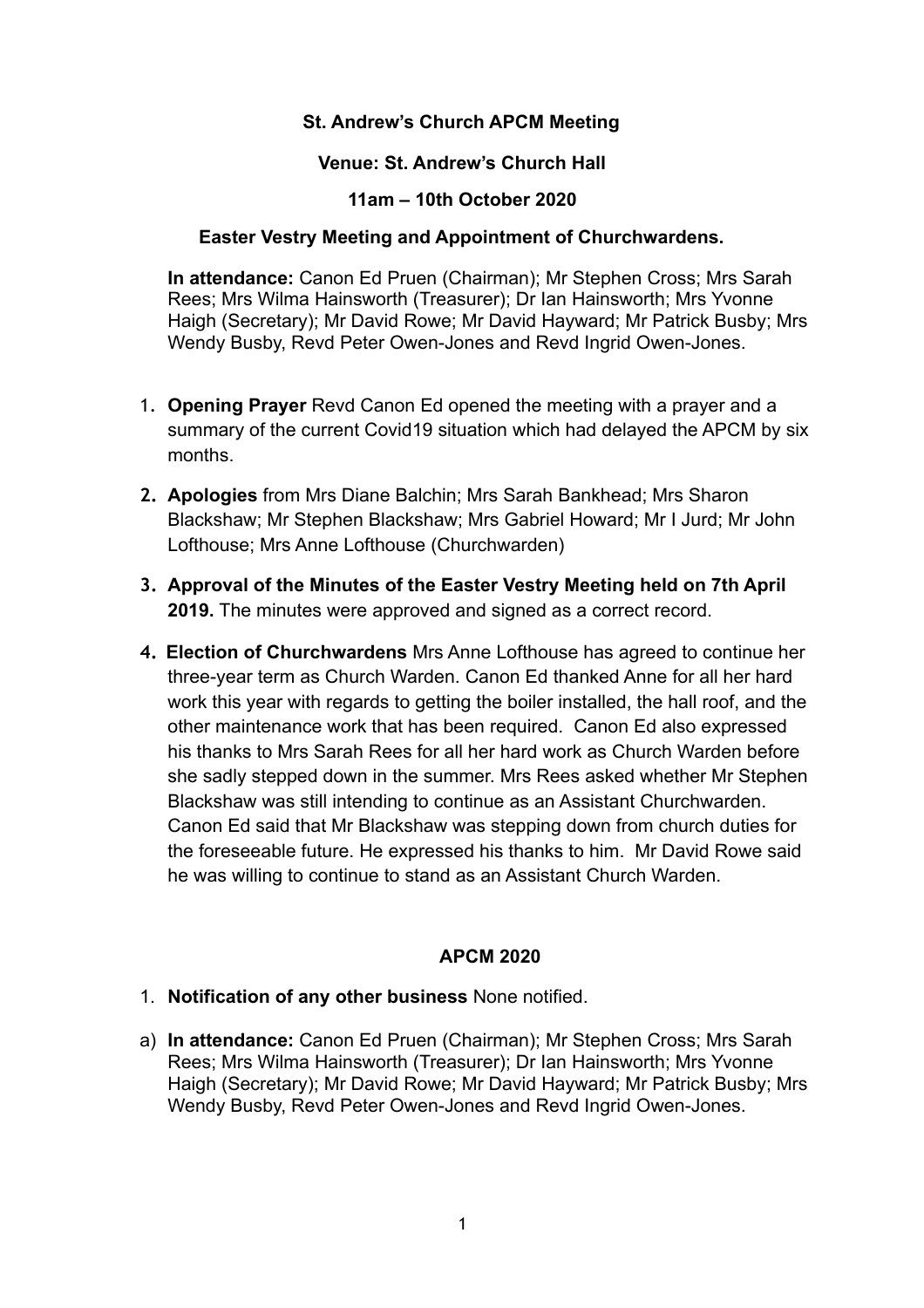- b) **Apologies from**: Mrs Diane Balchin; Mrs Sarah Bankhead; Mrs Sharon Blackshaw; Mr Stephen Blackshaw; Mrs Gabriel Howard; Mr Noel Howard; Mr I Jurd; Mr John Lofthouse; Mrs Anne Lofthouse (Churchwarden); Mrs Debby Barnes; Mrs Hazel Rowe, Mrs Ginny Hayward; Mrs Diane Palmer; Mr David and Mrs Sue Stiles.
- *2.* **Approval of the Minutes of the APCM held on 7th April 2019 and Matters Arising.** The minutes were approved and signed as a correct record of the meeting. David Hayward pointed out that Canon had 1 n and not 2 on page 24.
- 3. **Matters Arising:** The heating will be installed very shortly as a priority. The pipework, boiler and electrics are all installed. The gas meter is to be installed on Thursday, and an appointment has been booked for a week Monday (19th), when the boiler company will return to connect the water and gas supply and commission the boiler. Canon Ed thanked David Hayward for the huge amount of work that he has put in to get to this stage, and led a round of applause for what he said was a considerable achievement.
- 4. **Presentation of the Annual Report for 2019.** Canon Ed said that he had been advised by the Diocese to keep the meeting as short as possible because of the current Covid19 situation. Canon Ed reports that since the start of lockdown over 54,000 people worldwide have logged on to our new online services. Also that individual pages had been opened over half a million times. This has helped put our benefice on the map, and widened our Christian mission. We are a thriving Church and have reached out further than ever with our mission to spread the Gospel. Canon Ed thinks that this is something we should be proud of as a Church. In addition, since the pandemic lockdown, we have managed to run a limited range of services mostly at Bentworth for Parish Communion, as it is the largest church in the Benefice, and therefore the easiest to maintain strict Covid Rules in. A service has also taken place at St. Andrew's for Harvest Festival, and also St. Mary's at Lasham. Shalden parish has been running evening prayer outside their Church throughout the summer months, and they plan to continue while they can. He reported that it has been hard to continue with social events due to the restrictions and this has led almost all our weddings being postponed until next year. Those that have gone ahead have been limited to 15 people in the congregation. Funerals are limited to 30 people, and Christenings are now limited to only 5 which does not allow for the usual number of Godparents and Parents let alone Grandparents.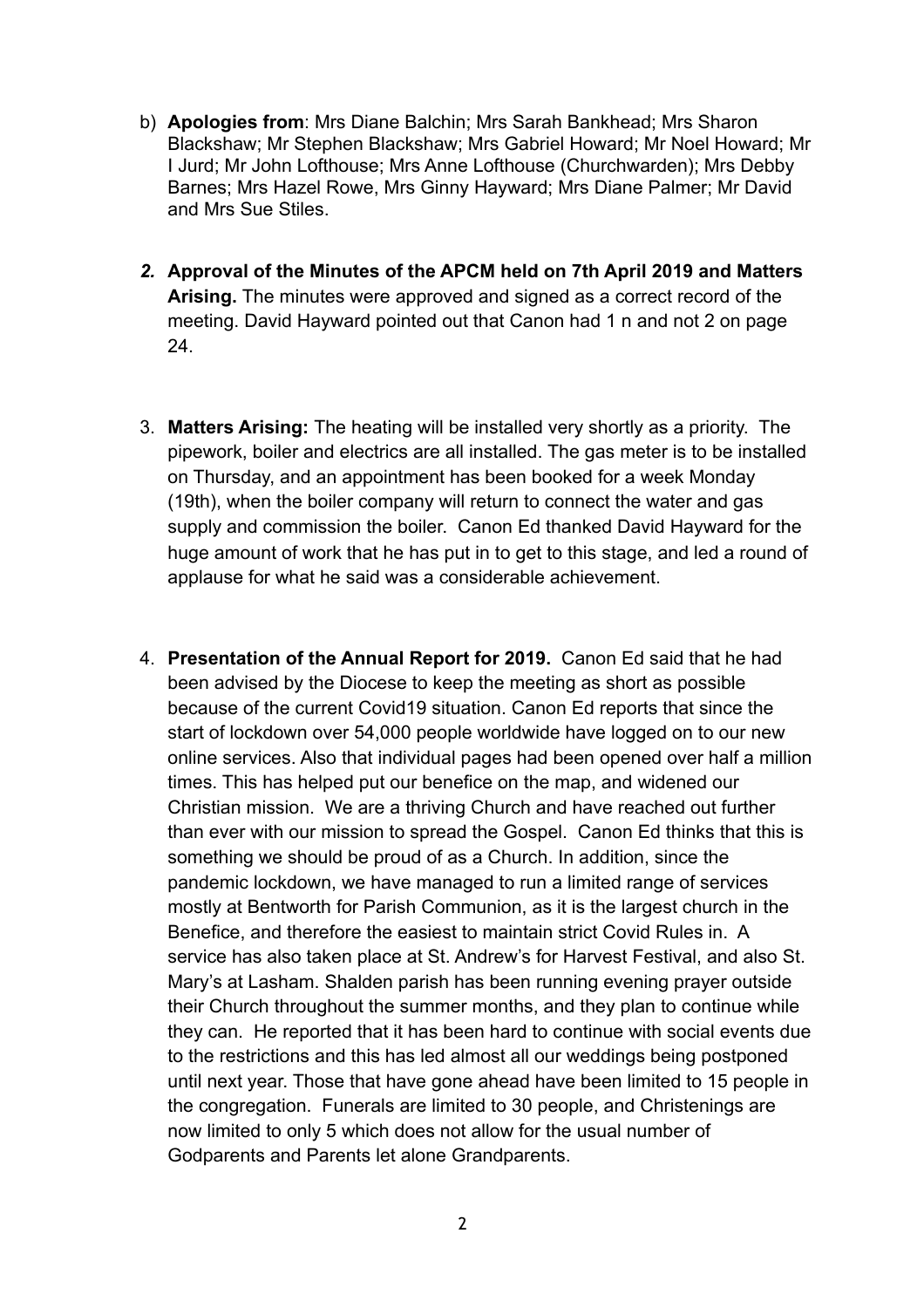**Church Hall**: Mrs Aloma James has now replaced Mr Pat Mitchell as Booking Clerk for the Church Hall. Mrs Sharon Blackshaw has agreed to oversee her and report to the PCC. A paid caretaker has been suggested for the hall but this will be discussed by the PCC.

**FOSAC** has been reformed under a new Constitution with the Chairman, Mr Bill Dawson, and a new committee. The committee consists of Mrs Anne Lofthouse, Mrs Sarah Bankhead, Mrs Kristina Rogge, and possibly Mrs Deborah Jackson. A £10,000 pandemic grant from EHDC will go towards the toilet refurbishment and £3,200 for the replacement roof tiles. The hall toilets refurbishments are likely to cost around £7,000.

Canon Ed would like to thank Mrs Anne Lofthouse (Churchwarden), Revd Ingrid Owen-Jones and Mr Logan Colbeck for their help in getting the Church open following the lockdown. St. Mary's at Bentworth has also been open for weekly services since July. Services will only be planned a month at a time for now. These will be advertised on the BLMS Website.

Canon Ed said he would also like to thank the Revd Ingrid and the Revd Peter Owen-Jones for volunteering to take some of the services including the online Tuesday Evensong throughout this altered period.

The BLMS Administration for occasional office role has been taken over by Revd Ingrid Owen-Jones following the retirement of Mrs Sarah Rees after three years of service. Mrs Rees had been given a bouquet of flowers and a voucher in gratitude, led by Canon Ed.

Going forward into the near future, Canon Ed said we must pray for a vaccine and a change in the future for our current situation. Only 40 people can attend St. Mary's in Bentworth on a Sunday service, 21 in St. Andrew's is a maximum; approximately 40 people can attend St. Mary's Lasham safely, and 28 in St. Peter and St. Paul's Church, Shalden.

There were no questions raised for Canon Ed.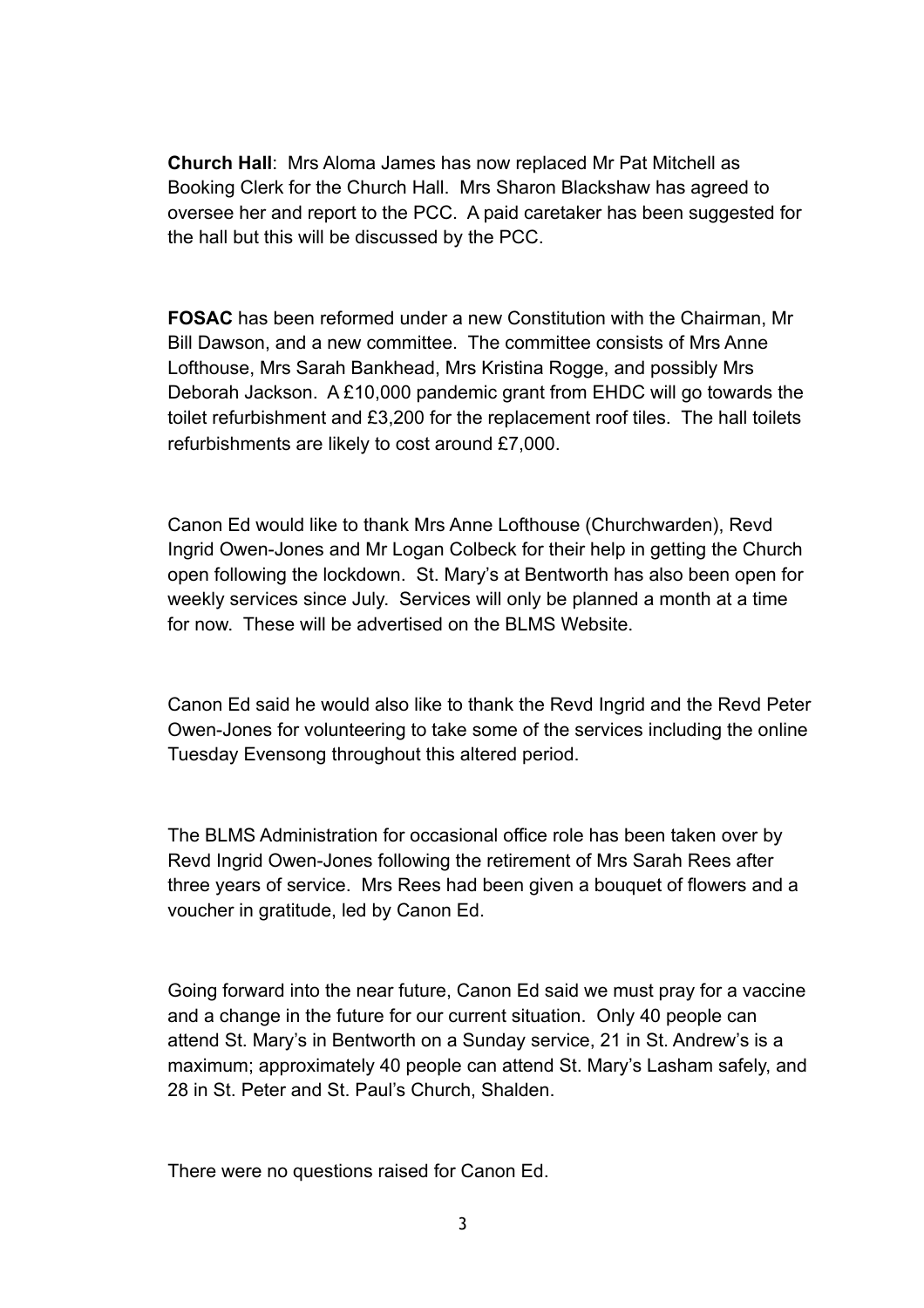## **5. Treasurer's Summary on the Audited Report of 2019**

Mrs Wilma Hainsworth (Treasurer) said she would like to thank everyone for their continued support of this ministry which was needed to enable this Church to survive. The Treasurer had been pro-active in securing additional funds by new member's planned giving and in particular since the Church had been unable to open for such a long period during lockdown.

She presented the seven pages of comprehensive and clearly laid out accounts for 2019, with a brief explanation. She encouraged everyone to take time at home to read through the Notes.

The Accounts for 2019 had been audited by Mrs Lesley M Chapman, a Chartered Accountant, resident in Medstead. The Treasurer reported that Mrs Chapman would be donating her fee of £100.00 for her work to Christians Against Poverty.

The Treasurer reported that the Income for the year up to December 2019 was £80,776.05. The total expenditure for the year was £69,001.02, leaving the Excess Receipts over Payments as £11,775.03. She explained that £14,280.04 had been charged to the Fabric Fund and gave a breakdown of this figure. She explained that the new church heating project was being phased over 2 financial years and that £9,000.00 relating to this was included in this total.

The Treasurer explained the Balance Sheet. Total funds therein amounted to £189,948.71. FOSAC funds of £16,460.22 had been returned to its account. She reported that the Church Hall was owned by St. Andrew's Church but it was usual for these buildings to be registered in the name of the Diocese. Canon Ed reminded everyone that the Hall had lost significant income this year (2020) due to the Covid19 lockdown. The Hall has only recently reopened but with reduced groups according to safety restrictions.

Moving forward to this year, 2020, the Social Committee had been unable to plan regular events this year, so there have been no jumble sales, social evenings or recitals which usually bring in a lot of income. This would be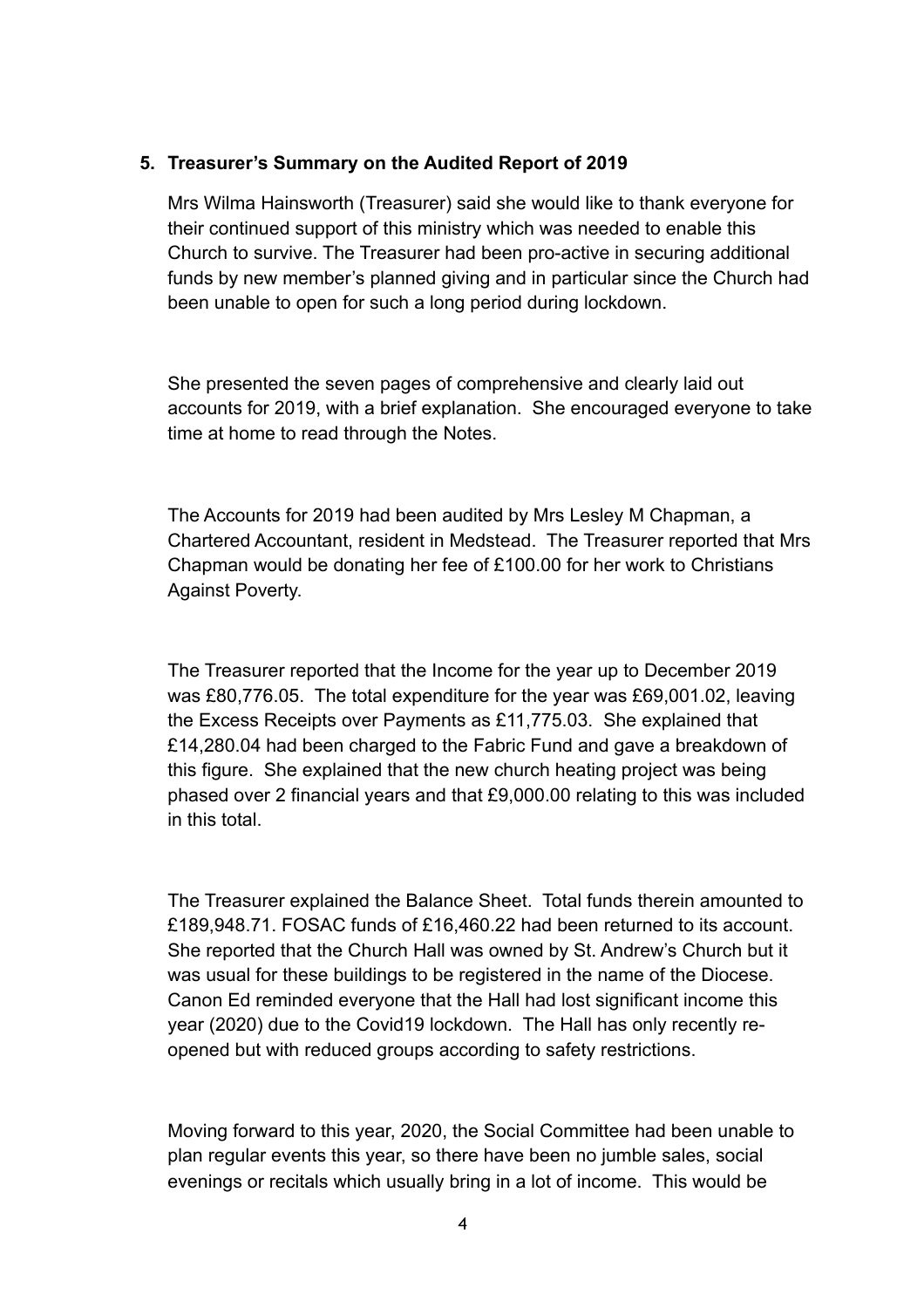reflected in the figures for 2020. The Treasurer reported that some parishioners need to be encouraged to give consistently, i.e. by one of the regular planned schemes, in order to keep the required funds coming in.

Mr David Rowe asked how close we will be to meeting our Parish Share towards the Diocese this year and how does our present income compare with the figure of £54,000? The Treasurer reported that we are currently in credit and that we will be ok with meeting our Common Mission Fund (CMF) contribution, but that there are some members of the Church who do not give using one of our regular methods. Therefore, income from those members cannot be predicted. Canon Ed reported that the Bishop had to furlough most of the curates during lockdown, and a number of the Stipendiary Clergy will need to be cut. Many office workers throughout the Diocese are also furloughed. There has been a lack of income this year due to weddings being cancelled. The Bishop will have to make a £2 million saving by next August, which means that some Clergy will be extremely vulnerable, and potentially homeless. Mr Rowe pointed out that many people do not realise that the Church actually needs money to survive as the Church as a whole is thought of as wealthy.

Following a question by Mr Cross about the cost of the website, Canon Ed reassured him that this was affordable at a cost of £45 per year, which is also split between the four parishes.

6. **Election of PCC Members** With 74 people on our electoral role, we are able to have up to 9 elected members and can co–opt 2 more if required. Canon Ed said that there is a minimum of four PCC meetings per year. The next APCM will be in March or April 2021. This is due to the APCM being held later than usual. Mr Stephen Blackshaw and Mrs Di Balchin were retiring from the PCC, and Canon Ed was uncertain whether Mr Ian Jurd wished to remain on the PCC. He was extremely grateful to all that they had given during their term on the committee. Nominations have been received for the following: Mrs Wilma Hainsworth; Mrs Yvonne Haigh; Mrs Sarah Rees; Mrs Sarah Bankhead; Mr John Lofthouse; Mrs Anne Lofthouse (ex officio) Mr Patrick Busby and Mr Stephen Cross. There were no objections to any of the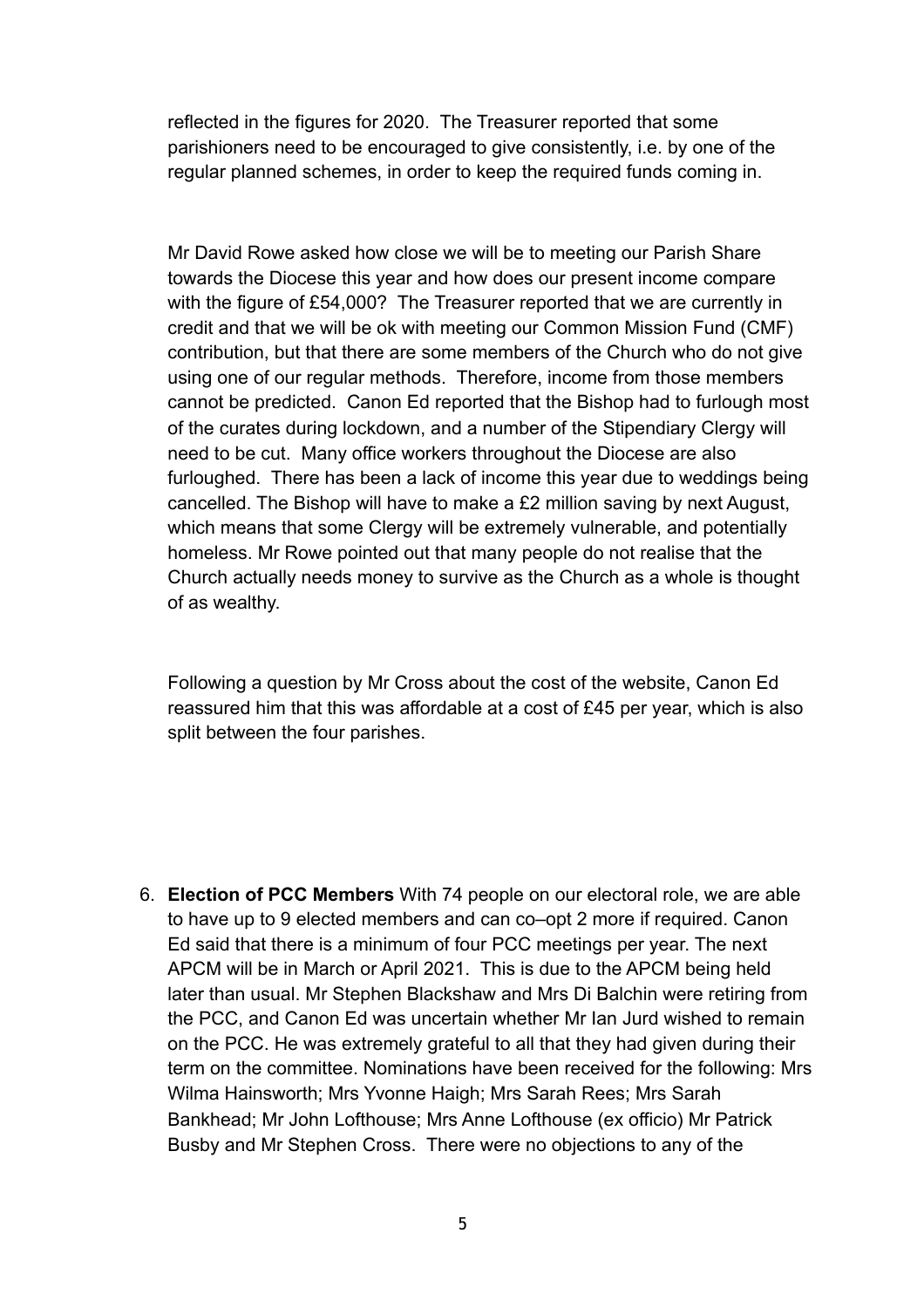nominees so they were duly elected. Canon Ed advised that Mrs Sharon Blackshaw would be happy to be co-opted onto the PCC at the first meeting.

- 7. **Election of Deanery Synod Representatives** Canon Ed said he would like to thank Gay Howard for her long standing role in this position, which spanned many years. We do not have any nominees for this position so Mrs Antonia Goor (Lasham) will act as Benefice Representative until one is elected.
- 8. **Election of Sidespersons** These will be elected later at the first PCC Meeting.
- 9. **Appointment of Independent Examiner** The Treasurer proposed that we re-elect Mrs L M Chapman for a second year. Seconded by Mr Cross. There were no objections.

## 10.**Any Other Business:**

**Electoral Roll Officer** Following many years of service, Mr Stephen Blackshaw is retiring from the role. Canon Ed said he would like to thank Stephen for his years of service in this role and that of the PCC. The role of Electoral Officer will now be taken up by Dr Ian Hainsworth, and Canon Ed said he was very grateful to Dr Hainsworth.

**Appointment of a Safeguarding Officer** Mrs Diane Palmer is retiring due to the pressure of her work in the NHS, and a replacement is needed. No nominations were received so this will be deferred until the next PCC meeting. For now, Mrs Cathy Dumelow (Bentworth) will help out.

**Village Hall Committee Representative:** No nominations were received. Canon Ed will investigate the possibilities.

**School Governor Representatives** Mr David Rowe asked who were the school governors for Medstead Primary School. Canon Ed advised that Mrs Lynne Hignett (from Shalden) was the Foundation Governor for two of the Benefice Schools. She was an ex Head Teacher of two church schools in the past but has now retired. Medstead School was looking for a new Head Teacher following the resignation of Mrs Jane Oborn. She will be retiring at the end of the Autumn term. Canon Ed suggested that our Foundation